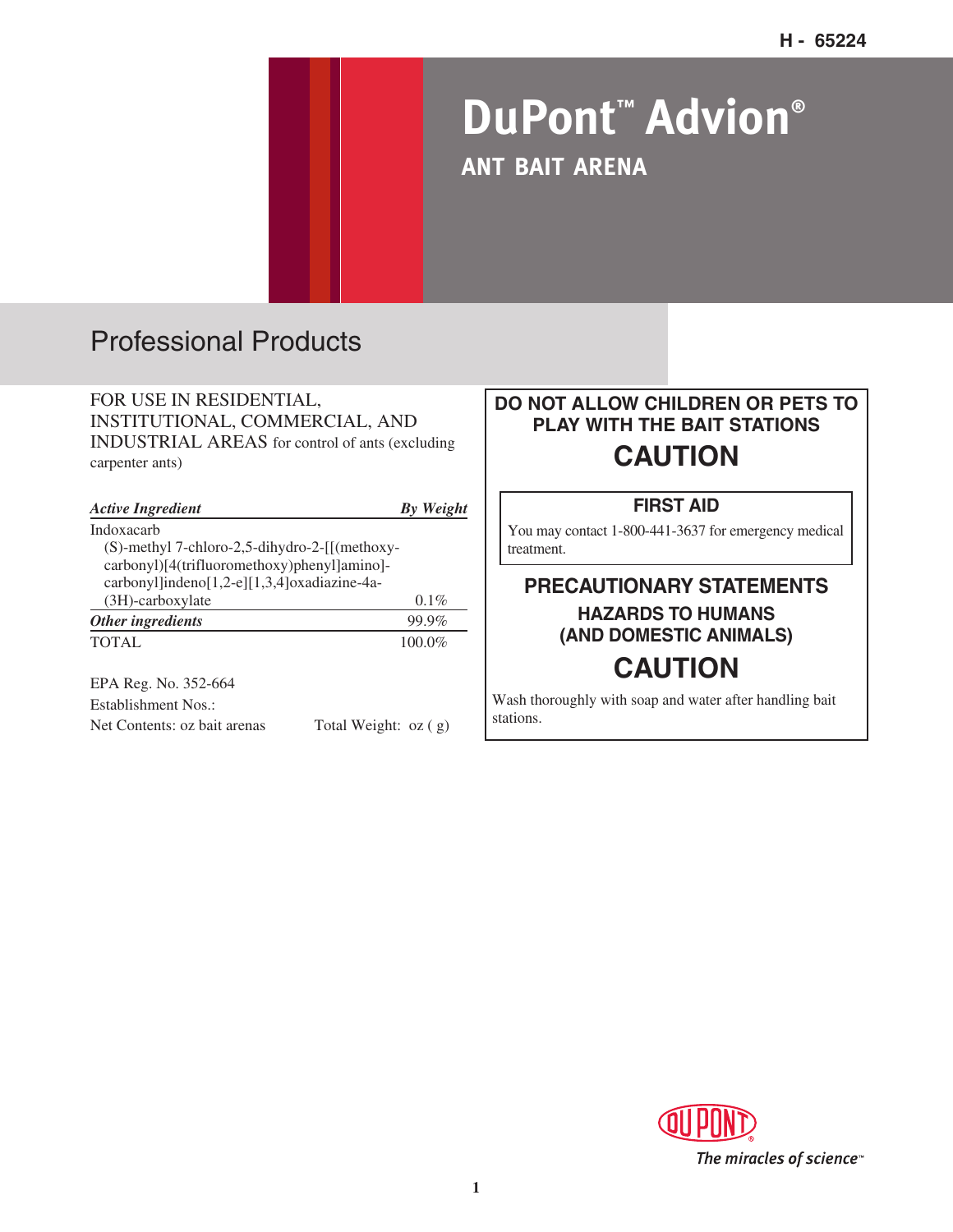### **RESIDENTIAL, INSTITUTIONAL, COMMERCIAL, AND INDUSTRIAL AREAS**

Use sites include but are not limited to single and multifamily residential buildings, institutional, commercial and industrial facilities (including schools, hospitals, warehouses, apartments, supermarkets, restaurants, motels, hotels, food handling/storage establishments, food manufacturing and processing facilities/plants), and transportation equipment such as aircraft, trains, ships, boats, buses.

### **DIRECTIONS FOR USE**

It is a violation of federal law to use this product in a manner inconsistent with its labeling.

#### **GENERAL INFORMATION**

DuPont™ ADVION® ant bait arenas contain bait material with the active ingredient indoxacarb, an insecticide that acts through ingestion by ants. The activity of this insecticide allows adequate consumption of the bait by ants prior to onset of mortality. This provides enough time for foraging ants to return to nest sites and contaminate other colony members including larvae and queens. This action results in complete control of nuisance ant colonies. Placement of ADVION® Ant Bait Arenas in and around structures will kill foraging ants, including fire ants and harvester ants, but for complete control of outdoor nests of fire ants or harvester ants, use a broadcast or direct mound treatment product.

Space sprays or other residual materials should not be applied directly to or near the bait arenas. Application of these materials can cause ants to behave abnormally and therefore reduce the potential of feeding on the bait material inside the station. Foraging ants must be able to feed on the bait and return to the colony.

ADVION® ant bait arenas should be placed in areas where ants are currently foraging or foraging activity is suspected. The ant bait arenas should be placed adjacent to active foraging trails when possible. Care should be exercised in order to reduce the disturbance to the natural foraging pattern. If placed along foraging trails properly, ants should detect and begin feeding at the bait station within approximately 30 minutes. An increase in foraging activity around the station indicates good recruitment.

In child resistant packaging. Still use care when placing ant bait arenas, especially in or around homes or residential buildings.

#### **Indoor Use:**

- 1. Thoroughly inspect infested area to determine proper placement of ADVION® ant bait arenas.
- 2. Placement of 1-4 ant bait arenas where ants are observed is adequate to control normal ant infestations. Heavy infestations or infestations that are difficult to access or heavier infestations in larger areas may require application of additional ADVION® ant bait arenas.
- 3. ADVION® ant bait arenas may be placed on vertical surfaces by using an adhesive on the bottom of the station.
- 4. In addition to being placed directly along foraging trails, place ADVION® ant bait arenas along walls, under appliances or industrial equipment, inside garbage containers,

inside cabinets, under furniture, or any locations where there is ant activity or ants can potentially gain entry into a building or structure.

- 5. Do not place arenas on food preparation surfaces.
- 6. Inspect the ADVION® ant bait arenas periodically and replace as needed or every 2 to 3 months.

#### **Outdoor Use:**

- 1. Thoroughly inspect infested area to determine proper ADVION® ant bait arena placement. Pay close attention to areas where ants may gain access to a building or structure
- 2. Apply ADVION® ant bait arena on or near building/structure exterior areas where ants are actively foraging such as near tree bases, along exterior walls, around garbage-collection areas, utility accesses, windows, vents, or along the ground next to structures.
- 3. ADVION® ant bait arenas may be placed on vertical surfaces by using an adhesive on the bottom of the station.
- 4. Placement of 1-4 ant bait arenas where ants are observed is adequate to control normal ant infestations. Heavy infestations or infestations that are difficult to access or heavier infestations in larger areas may require application of additional ADVION® ant bait arenas.
- 5. Inspect the ADVION® ant bait arenas periodically and replace as needed or every 2 to 3 months.

### **STORAGE AND DISPOSAL**

Do not contaminate water, food or feed by storage and disposal.

**STORAGE**: Store in cool, dry place inaccessible to children and pets.

**DISPOSAL**: If empty - Do not reuse/refill this bait station. Place empty bait arena in trash or offer for recycling if available. If partially filled call your local solid waste authority for disposal instructions or 1-888-638-7668.

**NOTICE TO BUYER--**Purchase of this material does not confer any rights under patents of countries outside of the United States. .

The DuPont Oval Logo, DuPont™ and ADVION® are trademarks or registered trademarks of E. I. duPont de Nemours and Company.

### **SL - 1088 081606 08-04-06**